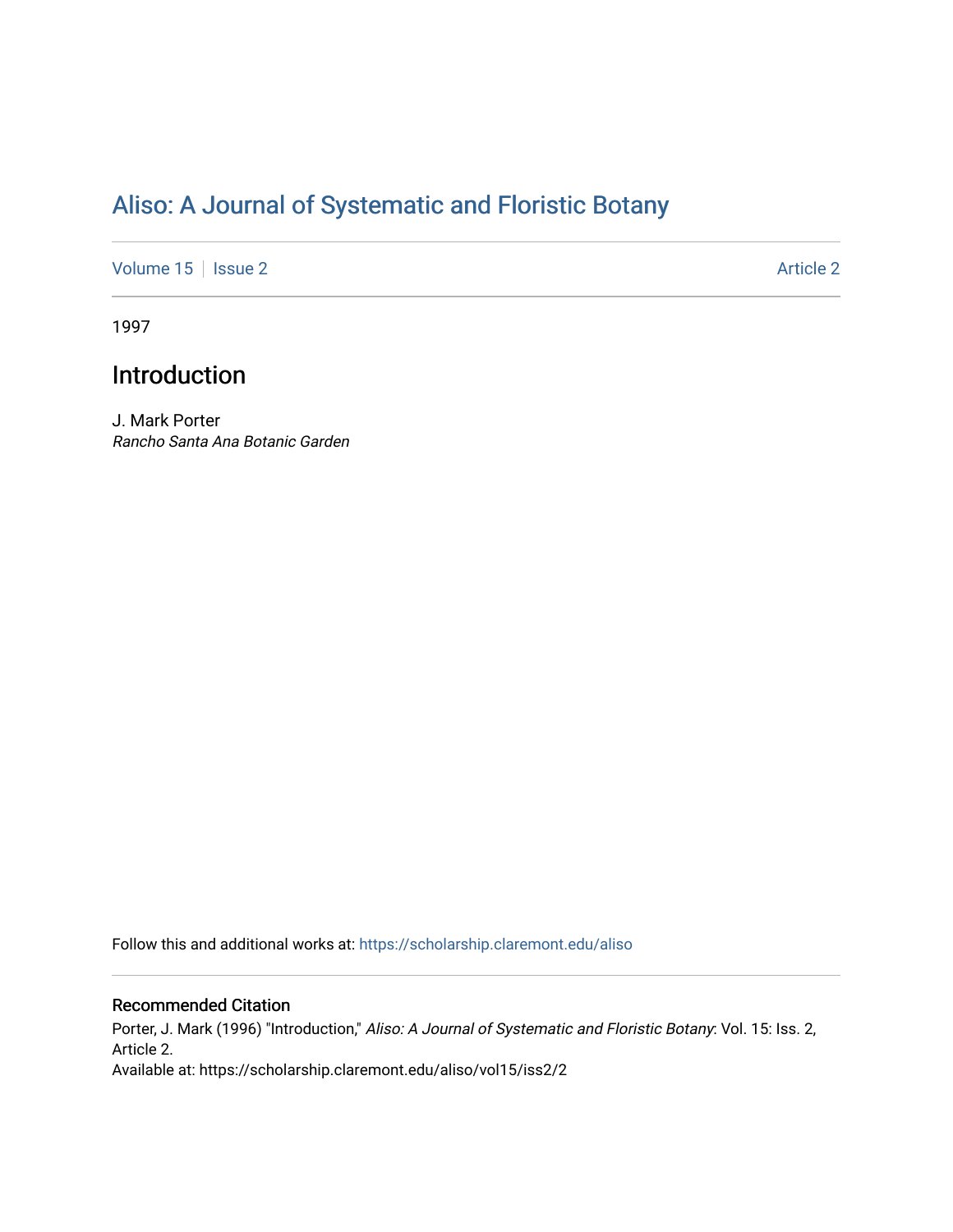### INTRODUCTION

#### J. MARK PORTER

*Rancho Santa Ana Botanic Garden 1500* N. *College Ave. Claremont, CA 91711-3157 e-mail: porterj@cgs.edu* 

Within the systematics community there have been murmurings of late. At first, merely sporadic whispers, but more recently a low but steady drone of discontent. All of this regarding our hierarchy of classification, the so-called Linnean hierarchy. As the concept of monophyly plays an increasingly important role in evolutionary study, some systematists are asking why it does not play the central role in classification (e.g., de Queiroz and Gauthier 1992, 1994). The Twelfth Annual Southwestern Botanical Systematics Symposium, *The Linnean Hierarchy: Past, Present and Future,* examines the varied perspectives on the Linnean hierarchy. We probe the origin of the hierarchy and historical changes. We investigate the current role it plays and the seeds of dissatisfaction it has sown. Finally, we explore future prospects for the Linnean hierarchy and make suggestions for a new hierarchy.

The history of the Linnean hierarchy is insightfully reviewed by Daniel H. Nicholson (1997). Our current system, the Linnean hierarchy (actually the work of A. de Jussieu), has survived, but it has not remained static. It has changed subtly in some respects and substantively in others. The original underlying assumptions of continuous variation by Divine Creation have gradually been replaced by assumptions of discontinuous variation caused by lineages evolving through time. Even so, the ranks (i.e., family, genus, species) have remained essentially the same. Nicholson relates his perspective on the classification dilemma. The present classification hierarchy is a paradox. It cannot accommodate all of the information we desire; however, like a good book it is difficult to set aside( ... better the Devil that you know).

The limitations of the current system of classification are illustrated by Peter R. Crane and Paul Kenrick (1997). As our understanding of the pattern of diversification of "green plants" improves, there is a growing will to give recognition to monophyletic groups (clades) in order to simplify scientific discussion. A conflict arises between incorporating our improved understanding of relationships into classifications and maintaining nomenclatural stability, as prescribed in the International Code of Botanical Nomenclature (1994). Crane and Kenrick discuss the problems associated with attempting to develop a phylogenetic classification while at the same time adhering to the Code. Three alternative phylogenetic systems of classification of the higher green plants are contrasted, some of which abandon rank while retaining hierarchy. Particularly important are the node-based definitions of monophyletic groups (e.g., Embryobiotes, Stomatophytes, Moniliformopses, etc.).

Kathleen A. Kron (1997) takes an important step in the consideration of a broader array of alternate systems of classification to the Linnean hierarchy, using Ericales as an example. Her underlying philosophy is to accurately depict evolutionary relationships in a classification. These alternate classifications range from modifications of the present system of classification, to numerical methods (i.e., Hennig 1966) and hierarchical rank-free classifications (de Queiroz and Gauthier 1992). Kron shows that nearly all of these methods are either awkward and difficult to convey or may lead to confusion in that names from the current system are used but with greatly different definitions. Instead, Kron argues that use of the de Queiroz and Gauthier approach, coupled with the application of universal name endings, avoids most of these problems.

A counterpoint is provided by Todd R Stuessy ( 1997). Providing a perspective on the recent origin of cladistics, he voices a word of caution regarding the use of cladograms as a basis for classification. Stuessy argues that cladistic methods, specifically parsimonybased analysis and holophyly, are not apropos models of evolutionary diversification upon which to base systems of classification. It is suggested this is due in part to reticulate evolution and the unparsimonious course of evolution. Stuessy indicates that new methods of reconstructing phylogeny, as well as polythetic approaches to classification are still needed.

In our final paper, a phylogenetic system of classification, emphasizing common descent, is discussed in reference to nomenclature. Kevin de Queiroz (1997) points out the long-standing confusion between taxa and categories within a classification. "Linnean" nomenclature conflates this problem because the rules for names of taxonomic categories are not based upon the